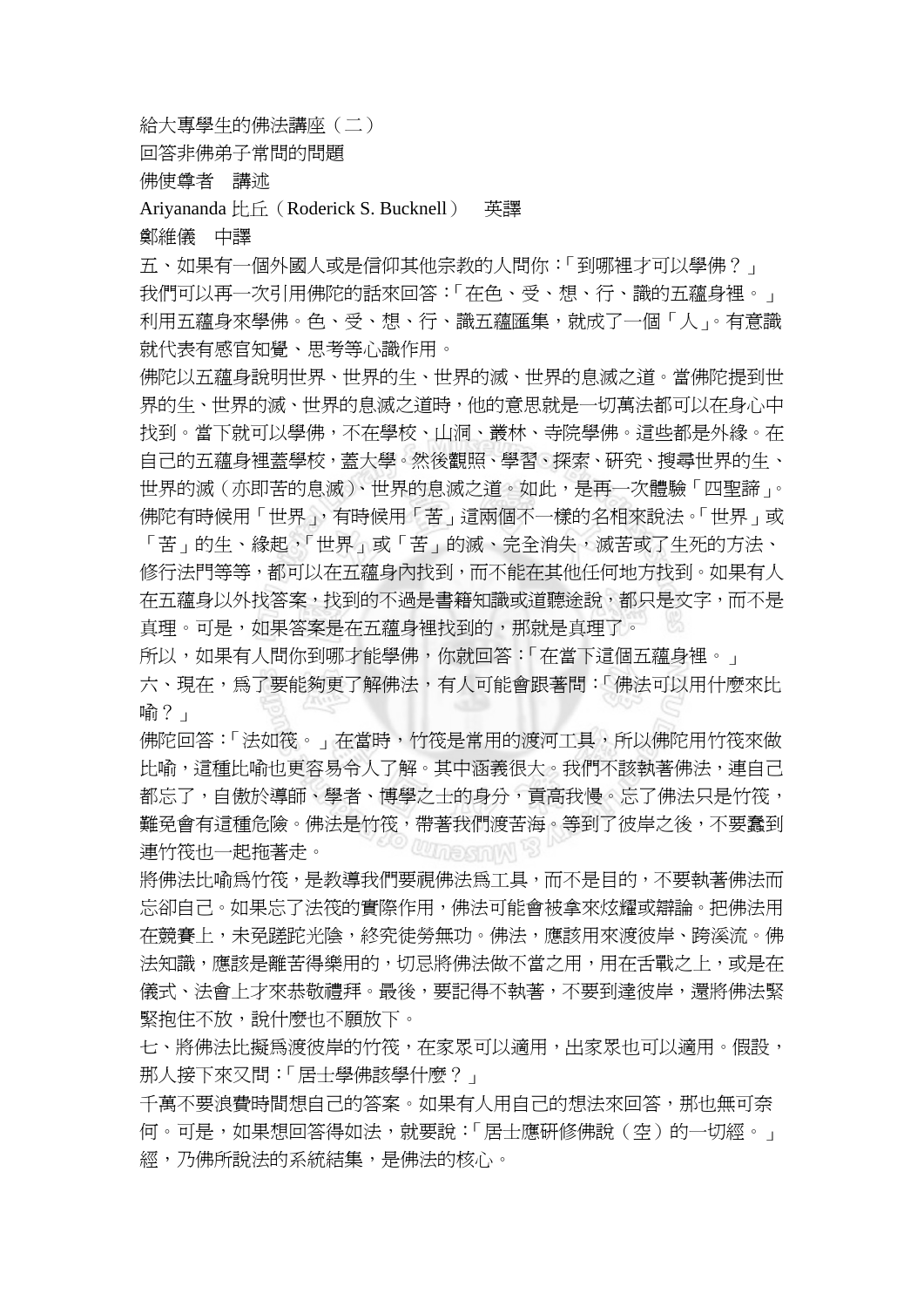好好記住「經」這個名相。經是佛說,講的不外乎是空。居士問佛:「如何修學 佛法,才能得到最持久的利益和快樂?」佛陀說:「經是如來的開示,甚深、甚 重要,是超越世間的工具,談的主題是空。」

「空」這個名相,乍聽之下,似乎陌生艱澀,但不該因此而氣餒,因為空在佛教 中舉足輕重。請仔細地聽我解釋。「空」有很多層涵義。佛陀所說的「空」,不是 物質上的空,不是說物質虛無不存在,不是的!這裡說的空,是本質、本性上的 空,畢竟物質還是存在的,世間事物之多,無量無邊。但,佛陀講的空,是說事 物的本質上的空,因為任何事物都沒有「我」,也不屬於一個「我」。這教法的目 的,不外乎是要我們不執著。在家居士應該研習佛說的法,了解佛陀說的空。大 致來說,有太多的在家居士誤解了「空」。會有這種誤解,是因為很少人願花時 間去研習佛法。換言之,請切記,深入經藏,不單是比丘的工作,在家居士也要 讀經。

所以,我希望,各位居士大德不要看到佛經就搖頭,或是看到「空」這個題目就 退避三舍。請花時間來研讀、了解佛經,這是個需要仔細了解、詮釋的科目,非 朝夕可成。我們只談論了一些核心議題、根本教義,但也夠了。總結來講,「空」 指的就是無我。如果能認知到無我,心就會「空」了,就能無拘無束。「萬物萬 法皆是空」,就是這個意思。

八、如果有人問你佛教中最高妙的名相「甘露法」是什麼意思?

「甘露」的意思就是不死,「甘露法」顧名思義就是不死之法。佛說:「滅貪、嗔、 癖,即為甘露法。」甘露法就是指不死的境界,或使不死的道。只要有貪、嗔、 癡,就是無常境界。

人生有苦。人因爲有了我執,就有生、老、病、死。若滅除了貪、嗔、癡,「我」 這個錯誤的概念也會隨之消失。既然無我,就不會有死。換言之,尋覓不死境界、 甘露法,就是尋覓滅除貪、嗔、癡的道或法門。這些都是佛說的。我們常聽到的 「甘露法」是佛教最終極、最高超的教義。其他宗教或許也講不同的不死,但在 佛教,就像我剛才解釋的,不死指的是滅除貪、嗔、癡。

九、最高深、最究竟的法或真理有很多名相,假設有人問:「什麼是超越世界和 死亡的最高深、最究竟的法?」

佛陀所說的「空」法,就是最高深、最究竟的法。「空」超越世界、超越死亡, 亦即是甘露法(不死之法)。

可是,後人所講的法,又是什麼?

佛說:「任何人所講的法,不論是任何階級,或是詩人雅士、博學多聞,也不論 他所講的法是如何地詞句優美、文藻豐富、韻律和諧,如果講的不是空,就不是 佛說的法。」請謹記「如果講的不是空」這句話。也就是說,如果有一種教法與 空法無關,就是後人所造,不是佛陀所講的法,是不究竟的法。

如果我們想知道哪一項法是佛說的、是最究竟的,看看這項法有沒有講空就知道 了。

十、如果有外國人問你:「根據巴利文經典所記載的,佛陀最強調什麼?」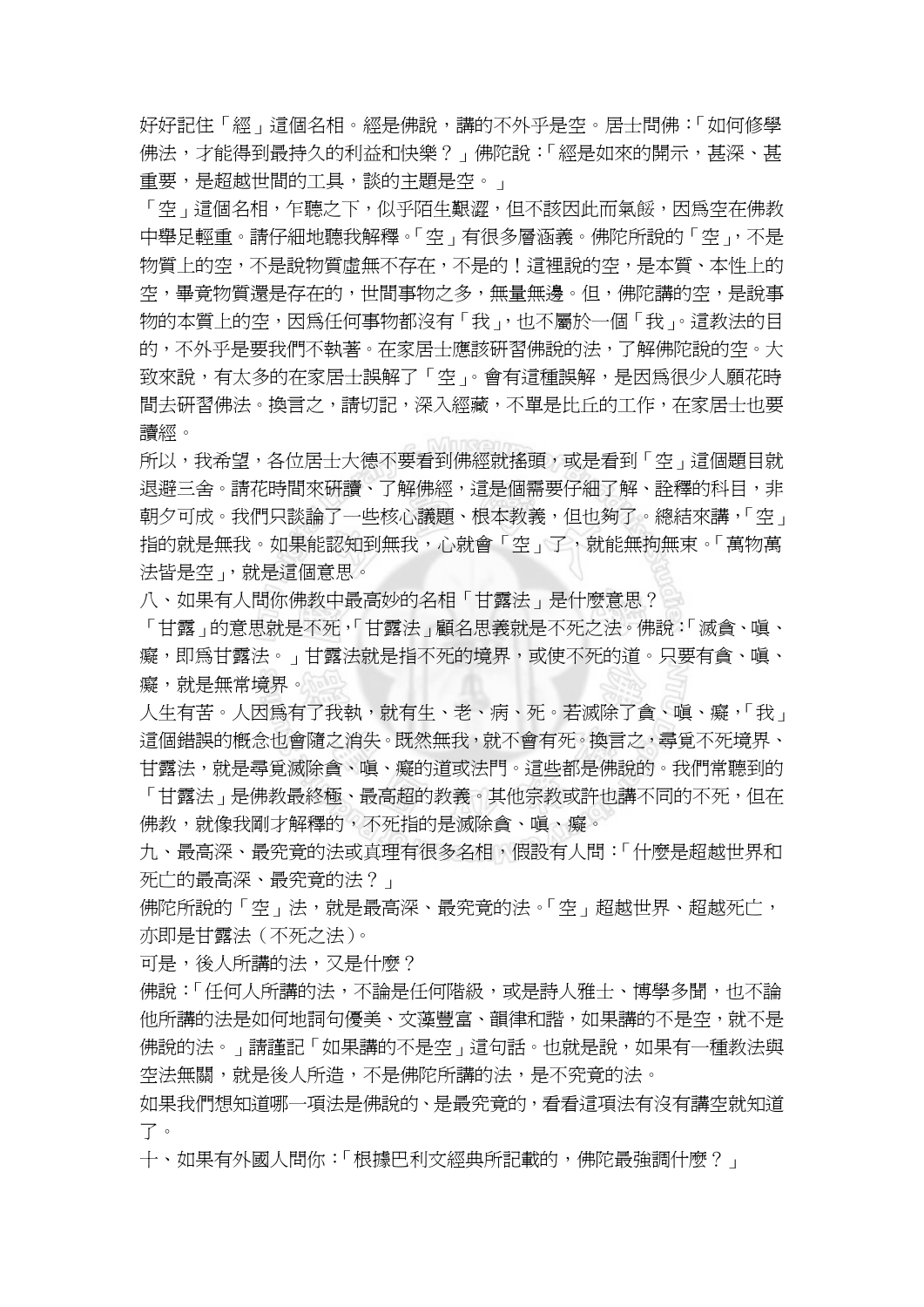不妨再一次引用佛陀的話來回答:「五蘊無常、無我。」任何一個生命體都是五 蘊聚集而成。構成肉身的,叫「色蘊」。感官感覺,不論是舒服的還是痛苦的, 都叫「受蘊」。記憶、感知的能力叫「想蘊」。主動的思考叫「行蘊」。藉由刺激 眼、耳、鼻、舌、身、意六根所得到的意識作用,叫作「識蘊」。佛陀最強調的, 不外乎是五蘊的無常、無我。五蘊無時無刻不在變化,所以不能稱五蘊為「我」 或「我的」。

讓我再做個結論,請好好記住。佛陀最強調的,不外乎是一切萬法皆無常,皆不 能稱為「我」或「我的」。

十一、接下來該討論的問題是:「佛陀教導我們該相信誰?」

如果被問到這問題,就引用《伽蘭摩經》上佛陀說的話。俗語說:「眼見為憑。」 我們往往對自己眼睛看到的置信不疑。問題是眼睛看到了什麼?看,應該是要能 觀照。所謂「觀照」,就是說清清楚楚地看,而不胡亂攀緣、妄想假設。看一件 物體的時候,眼睛會對這件物體作認知,這樣子看,就有「觀照」的效果,不需 再去作推測、揣度。佛家認爲,在觀照、認清真相之前,不要輕信任何人、任何 事。

藉由以下幾個問題,可以更明白這個意思。為什麼我們被警告不要輕信三藏(佛 教經律論)?不要輕信導師?不要輕信報導或謠言?不要輕信理由?不要輕信邏 輯推測?保持這個原則,可以幫助培養正信,因為一窩蜂地盲信是再愚蠢不過 的。假設我們打開佛經,讀了一些經文,卻不去體驗、思惟其中意義,就相信了, 那就是迷信三藏,也是違背了佛陀的教誨。如果相信一位導師所說的話,而不親 身體驗、正念觀照,看看那個導師教導的究竟是什麼,未免就是偶像崇拜、「依 人不依法」了,跟隨便相信報導或謠言沒什麼兩樣。又假設,用某種推測方法, 用理由來推論,因為這是邏輯推論出來的,我們就相信了,這樣也還不夠;我們 不該輕信邏輯。

但,這不意味著我們不該深入經藏,或是不該親近善知識、聽報導或謠言、做邏 輯推測。這只意味凡看到的、聽到的,都要先經過一番深思熟慮、謹慎檢驗,對 自己看到的、聽到的有正念覺知。

譬如,佛陀告訴我們:貪、嗔、癡是造成苦的三毒,但如果自己沒有貪、嗔、癡, 就很難相信這種說法,事實上也沒必要相信。沒有貪、嗔、癡卻還相信這種說法, 未免就是愚蠢了。相反地,如果有貪、嗔、癡,就會知道起貪念的時候感覺像什 麼,起嗔念、癡念的感覺又像什麼;我們會知道當貪、嗔、癡生起時,心就會像 被火燒一樣,苦不堪言。因爲有親身體驗,就不妨相信貪、嗔、癡是苦的來源。 佛經說,佛陀教導我們要觀照看到的、聽到的每樣事物,直到有正念覺知為止。 如果沒辦法對那樣事物正念覺知,就先用理性來推斷,然後暫時放一邊。慢慢地, 就能增長正念覺知,信心也會增加。也就是說,要先有正念覺知,然後才去相信、 修行所聽聞的。佛說的法中,這是很受歡迎的一點。如果有外國人問你這個問題, 要審慎回答。講錯了,就誤解了佛陀的法。不輕信佛經、不輕信導師、不輕信報 導及謠言、不輕信邏輯推斷——這些話都另有引涉。真諦,是必須要尋找的,不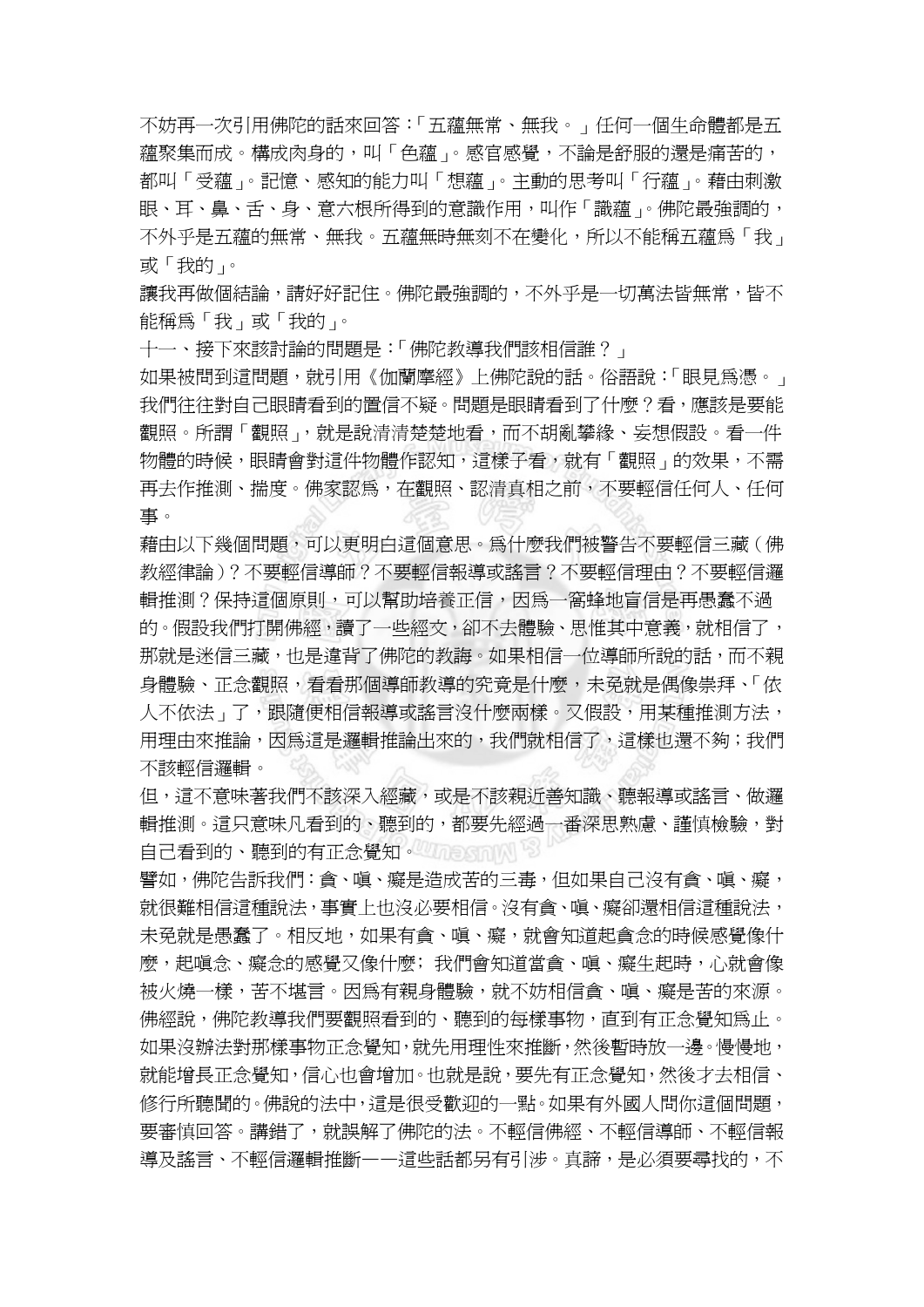加思索就相信了,未免愚蠢。佛陀堅決地、明確地反對盲信。佛告訴我們,不要 盲信,要檢驗、要正念觀照之後,才可以考慮相信。

輕信、盲信是再愚蠢不過的。在正念觀照之後才相信,是合理的。佛家以為,信 仰是要不盲信、不依人、不靠書、不迷信、不迷邏輯、更忌人云亦云;先要有正 念覺知、實際檢驗之後,才可以相信。佛家是如此認為,佛弟子需謹記。

十二、下一個問題:「在家佛教徒和真正的佛弟子之間有何不同?」

在家佛教徒和真佛弟子之間的不同,可以從幾個層面來看。「在家佛教徒」指的 是從未好好學佛,也不懂什麼是正法的人。他可能名義上是信佛的,戶口調杳的 時候說自己是佛教徒,或是跟著父母長輩拜佛,這樣的人,只能說是「在家佛教 徒」。而「真佛弟子」則是求正道的聖弟子,在修行上有成就,比尋常在家佛教 徒更具正念。

佛陀幽默地說:「聖凡知見,差異很大。」所以,從佛弟子的角度、規範來看, 唱歌和流淚、跳舞和發狂、大笑和幼稚行為之間等等,並沒有兩樣。佛教徒可以 在沒有正念之下,照樣唱歌、跳舞、玩樂,絲毫沒有注意到青春稍縱即逝。如果 仔細觀察,就會發現,當一個人竭力嘶吼、大聲歌唱的時候,那樣子跟哭泣並沒 有不同。事實上,竭力嘶吼、大聲歌唱和哭泣都是出於相同的情緒。跳舞,更是 狂人的行為!只要稍加注意,就會發現我們跳舞至少有一成的成分是因為瘋狂; 不狂,舞就跳不起來了。可是,因為世人都認為跳舞是很好的娛樂,我們就不把 跳舞當成狂人的行為。有人喜歡大笑,大笑令人愉快,就算是沒有大笑的理由或 合適場合,也可能大笑。但從聖弟子的角度和規範來看,大笑卻是幼稚的行為。 所以,能夠少笑就少笑點,不是所有的笑都是好的。

以上只是幾個例子,說明聖弟子和佛教徒之間的不同。在佛教徒看來,唱歌、跳 舞、大笑都是沒有關係的,不會有任何繼起的後果。可是對正道上的聖弟子而言, 這些都是可悲的。修行較深的人,會把以上幾個例子當成可悲的行為。

佛陀不是說不要唱歌、跳舞、大笑,佛陀只是要我們知道,種種行為都有聖凡之 分,不要做不需要的行為。如果我們還稱不上是聖弟子,或許會想試試一些較低 凡的行為。有些行為在某些時候令人愉悅,但終會厭倦。之後,就不妨提升自己 在正道上的程度,作一名聖弟子,持正信的戒。

有些人不愛聽「戒」這個字。他們擔心,持戒會限制他們的行為,這是很苦的。 然而,調伏其心,不隨情緒起伏,是佛教很重要的一點。不讓身心隨著情緒起伏, 不是苦;相反的,卻是滅苦的方法。我們必須找出不讓自己陷入我執、惡念的方 法,不讓心隨著惡念轉動,不讓惡念征服自己的心。只要觀照跳舞,就會看到惡 念是如何在跳舞當中,降服、控制了我們。試問,這是自由嗎?

乍看之下,我們只是在設法改善自己的地位。不要做一輩子的尋常佛教徒!向佛 陀社會提出申請,培養正知、正見、正念、正信,離苦得樂。不要蹉跎光陰,不 做不利人、不利己的事,如此,終可成為聖弟子,在正道修行上前進。佛陀希望 能有越來越多的聖弟子,不做一輩子的尋常佛教徒。(全文完)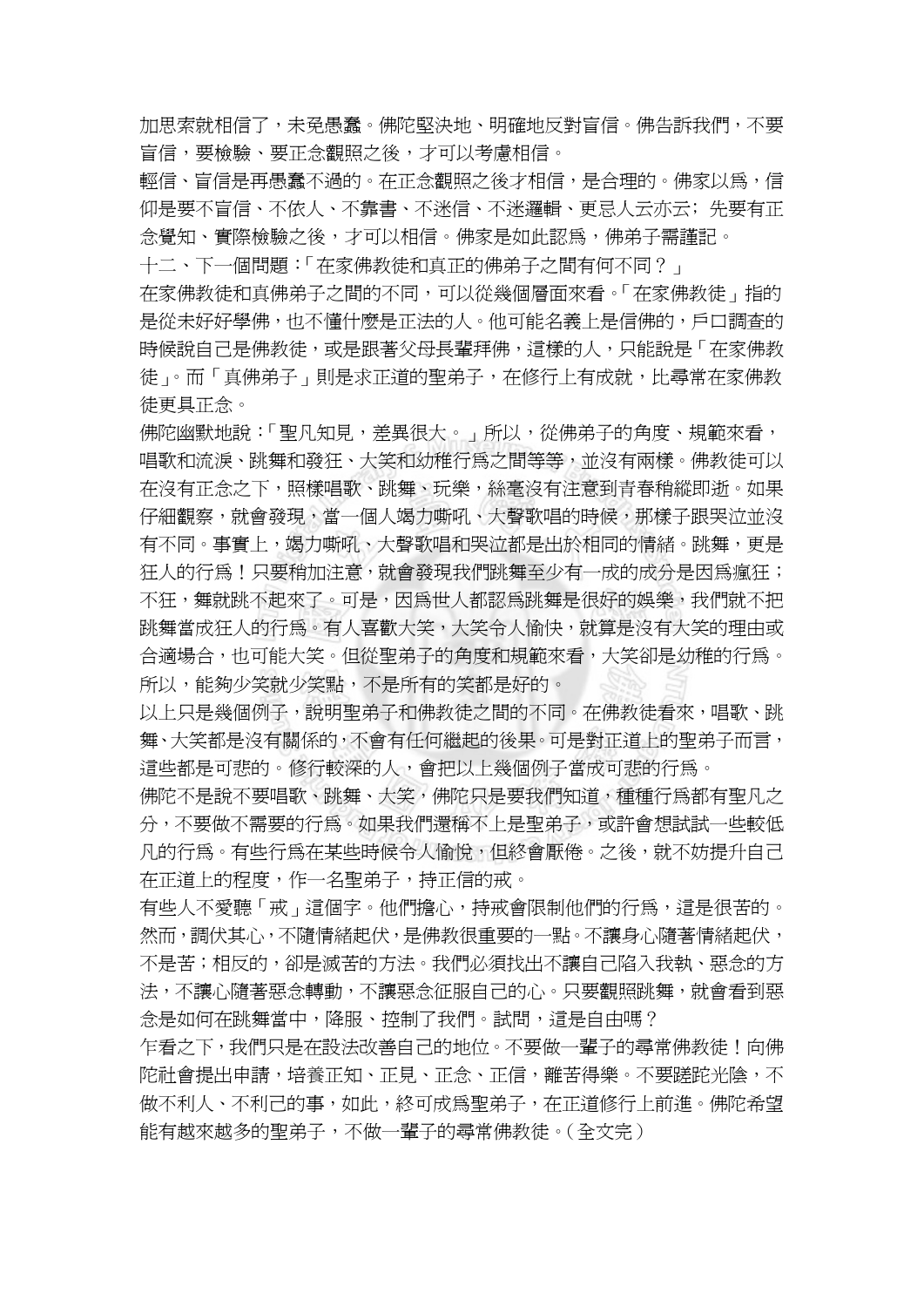Buddha-Dhamma for University Students (II)

Answers to questions a non-Buddhist is likely to ask about the fundamentals of Buddhism.

by Buddhadasa Bhikkhu

Translated from the Thai into English by Ariyananda Bhikkhu (Roderick. S. Bucknell) Translated from English into Chinese by Dr. Wei-yi Cheng

5. Suppose someone from other country or religion asks you, 浠 here can one learn, where can one study?" WE CAN ANSWER THIS by quoting the Buddha once again, "In this very fathom-long body together with the perceptions and mental activities." Learn in the human body together with perception and mental activity. This fathom-long body, being alive, is accompanied by perceptions and mental activities, all of which make up "the person". The presence of consciousness implies the presence of perceptions, and the presence of mental activities that of knowledge and thought.

In this fathom-long body together with perceptions and mental activities the Tathagata (the Buddha) made known the world, the origin of the world, the complete extinction of the world, and the way to practice in order to achieve the complete extinction of the world. When he spoke of the origin of the world, the complete extinction of the world, and the way of practice leading to complete extinction of the world, he meant that the whole Dhamma is to be found within the body and the mind. Learn here. Don't learn in a school, in a cave, in a forest, on a mountain, or in a monastery. Those places are outside us. Build a school inside, build a university within the body. Then examine, study, investigate, research, scout around, find out the truth about how the world arises, how it comes to be a source of suffering, how there may be complete extinction of the world (that is, extinction of suffering), and how to work towards attaining that complete extinction. That is, rediscover the Four Noble Truths yourself. The Enlightened One sometimes used the word "world" and sometimes the word "suffering" (dukkha). The nature of the world, of suffering; the nature of its arising, its origin and source; the nature of its complete extinction, the cessation of suffering and the turbulent world; and the nature of the practice which leads to dukkha's end: these can be searched for and found in this body and nowhere else. If one appears to have found it elsewhere, it can only be as an account in some book, hearsay, just words, and not the Truth itself. However, when it is looked for and found in this fathom-long body, together with this mind, then it will be the Truth. So if asked where to learn, say, "We learn in this fathom-long body together with perception and the mental activities."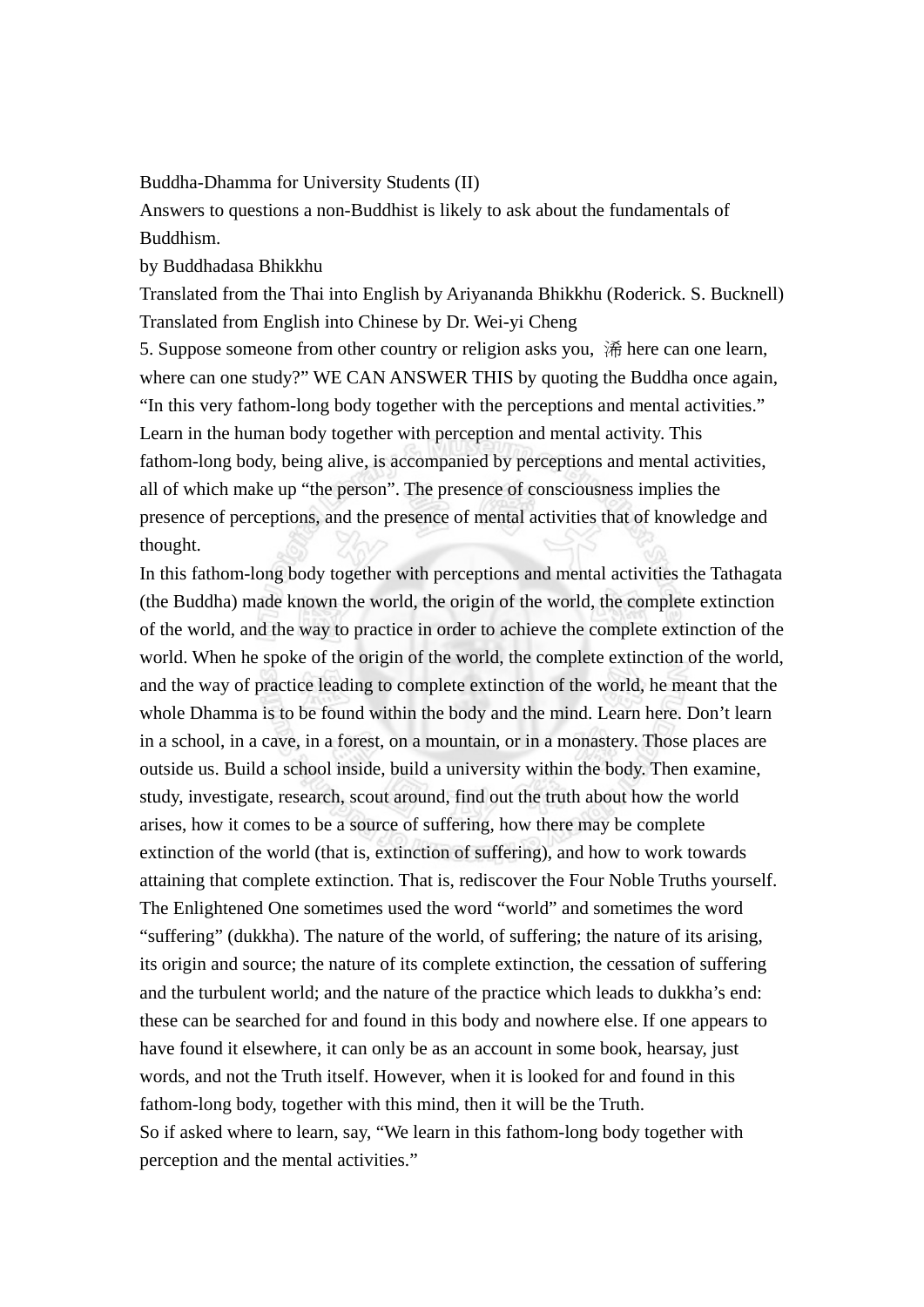6. Now we may be asked next, for the sake of better understanding of the Dhamma, "To what may the Dhamma be compared?" THE BUDDHA SAID, "The Dhamma may be compared to a raft." He used the word "raft" because in those days rafts were commonly used for crossing rivers, and this explanation of the Dharnma as a raft could be readily understood. This has a very important meaning. One should not become so attached to the Dhamma that one forgets oneself, that one becomes proud of being a teacher, a scholar, or a man of learning. If one forgets that the Dhamma is just a raft, this danger will arise. The Dhamma is a raft, a vehicle that will carry us across to the other bank. Having reached the further shore and gone up on land, we should not be so foolish as to carry the raft along with us.

This is meant to teach us to recognize and use the Dhamma as merely a means to an end, not to grasp at and cling to it to the point of forgetting ourselves. If we don't recognize the true function of this raft, we may find ourselves keeping it for show or as something to quarrel over. Sometimes it is regarded as a race to be run, which is wasteful and useless. It should be used as intended for crossing over, for crossing the stream. Knowledge of Dhamma should be used to cross over beyond suffering. It should not be retained for detrimental purposes, for fighting with that sharp-edged weapon the tongue, for arguing, or as an object of ceremonial obeisance. Finally, don't grasp at and cling to it so that, even after having reached the shore, having landed, you are not willing to leave the raft behind, but want to carry it along with you.

7. This Dhamma, which is said to resemble a raft, is just as applicable for lay people as it is for bhikkhus (monks). Suppose, then, that we are asked, "What should a lay person study?" WE SHOULD NOT waste time thinking out our own answer. If anyone wants to have his own ideas, well and good, there is nothing to stop him. But if we are to answer in accordance with what the Buddha taught, then we must say, "Lay people should study all the suttantas, that is the Discourses, of the Tathagata about (emptiness)." These suttantas are a well-organized exposition of the teaching. They constitute a good system forming the pithy substance or heart of the teaching. This is why they are called suttanta. A sutta is a "discourse" and anta means "end" Hence, a suttanta is a discourse that is well set out, well ordered, and the sound kernel of the subject. It is like the word vedanta. Veda is "knowledge"; vedanta is knowledge that is the pure substance of the matter, well set out and systematically arranged. Remember this word suttanta. All the suttantas are utterances of the Tathagata. They are what the Buddha taught and they all refer to (emptiness). In this connection, lay people ask how they are to practice Dhamma in order to achieve the most enduring benefits and happiness. The Buddha said, "The suttantas are utterances of the Tathagata, are of great profundity, have deep significance, are the means of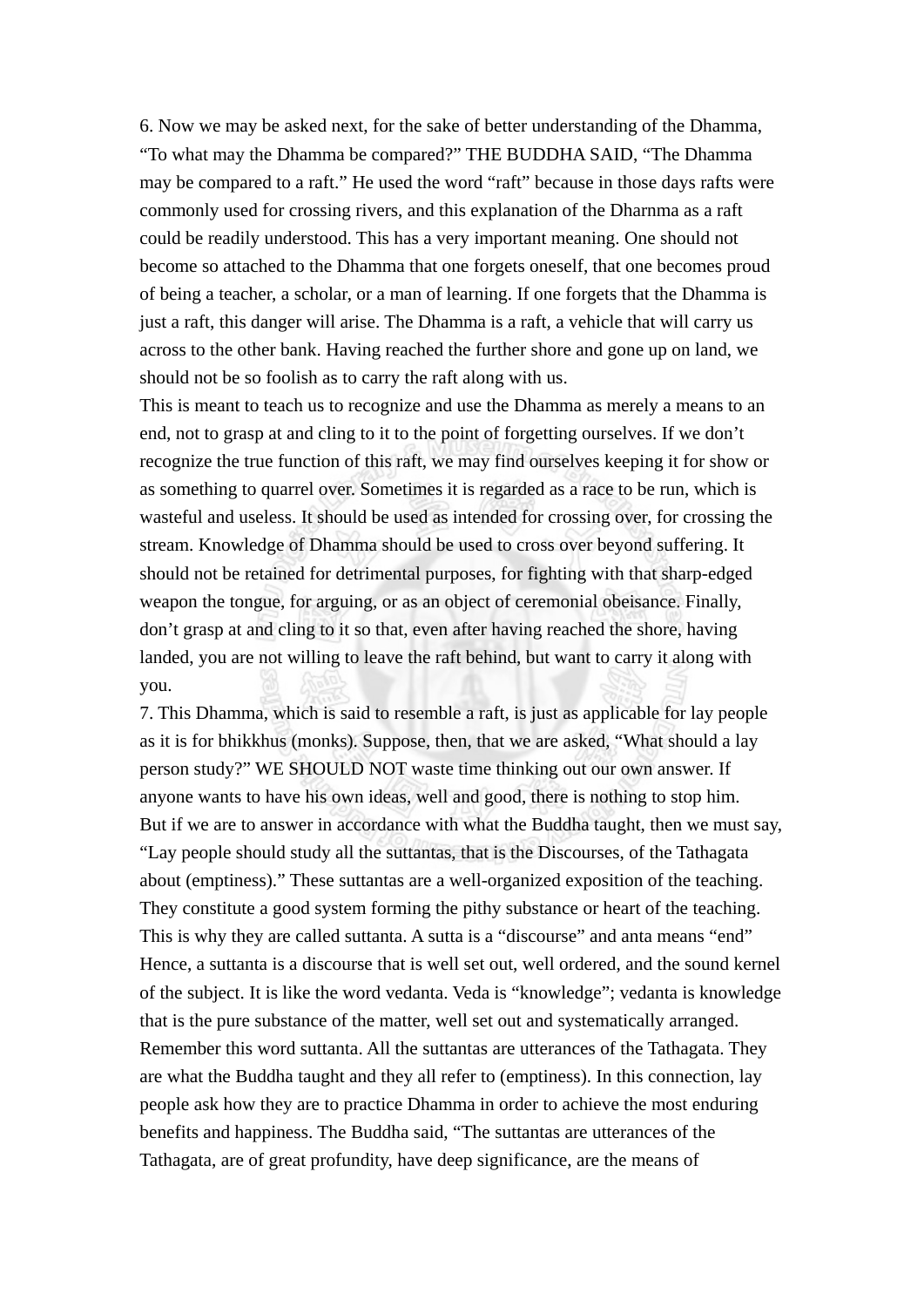transcending the world, and refer to sunnata." Sunnata. This word may seem strange to you, but don't lose heart just yet, because it happens to be the most important word in Buddhism. Please listen carefully. The word may be translated as "emptiness" But the word "empty" has several usages and meanings. The Buddha does not mean physical emptiness. It is not a physical vacuum devoid of material substance. No! Here it is a case of emptiness in the sense of essential nature, because all sorts of things are still present. There can be as many objects as would all up the whole world, but the Buddha taught that they are empty, or have the property of emptiness, because there is nothing in any of them that either is a self or belongs to a self. The aim of this is, once again, non-clinging to anything at all. Lay people should study in particular those sayings of the Buddha that deal with. Generally, this subject has been misunderstood as too lofty for lay people. The reason for this is simply that too few people wish to practice according to these sayings of the Buddha. So please keep clearly in mind that even a lay person must study, think about, practice, and then discover. It is not only for bhikkhus.

I hope, then, that you lay people will no longer be afraid of the word "emptiness" or of the subject of "emptiness". Take steps to increase your knowledge and understanding of it. It is a subject requiring intricate and delicate explanation; it takes a long time. For the reason, we have discussed only the actual core of the matter, just the real essence of it and that is enough, namely, emptiness of the idea of being a self or belonging to a self. If the mind realizes that there is nothing that is a self and that there is nothing that belongs to a self, the mind is "empty" and free. "This world is empty" means just this.

8. Now suppose we are asked about the supreme word in Buddhism, "What is the amatadhamma??AMATA MEANS "DEATH-LESS?"; the amatadhamma is the dhamma (thing or state) that does not die. And what is that? The Buddha once said, "The cessation of greed, hatred, and delusion is the amatadhamma. "The amatadhamma is the immortal state, or the immortalizing state. Wherever there is greed, hatred, and delusion, that is called the mortal state.

One experiences suffering. One has the self-idea, which causes one to be subject to birth, ageing, disease, and death. When greed, hatred, and delusion cease (the ceasing of delusion being the ceasing of ignorance and misunderstanding), then there no longer arises the false concept of selfhood, then there is no more self to die. So if one is searching for the deathless state, the amatadhamma, one must search for the state or condition that is free of greed, hatred, and delusion. This is what the Buddha taught. The amatadhamma, as we have so frequently heard, is the ultimate, the highest teaching of Buddhism. The "undying" taught by other teachers is a different amata. But in Buddhism it is, as I have just explained, the cessation of greed, hatred, and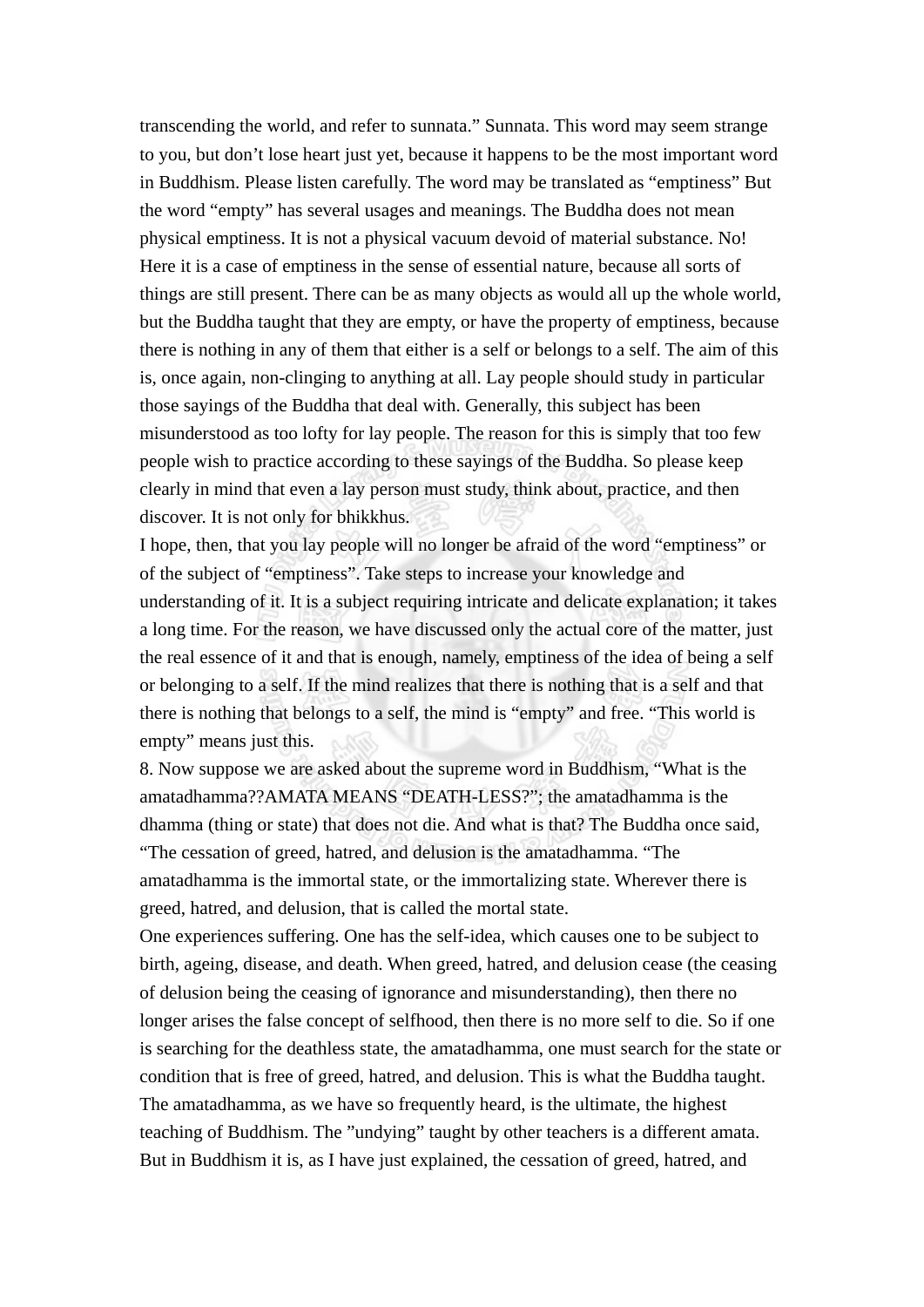delusion.

9. The things which are linked with the highest and most profound Dhamma (Truth) are known by various names. Suppose someone raises the question: "What is the Dhamma that is the highest and most profound, that transcends the world and death in all their forms?" THE DHAMMA BUDDHA CALLED it sunnatapatisanyuta which means Dhamma that treats of sunnata or emptiness is the Dhamma at its highest and most profound. It transcends the world, transcends death, and is none other than the amatadhamma (the immortal dhamma).

Now, the newer, later versions of Dhamma -- what are they like? The Buddha said, "A discourse of any kind, of any class; though produced by a poet or a learned man; though versified, poetical, splendid, and melodious in sound and syllable; is not in keeping with the teaching if it is not connected with sunnata." Please remember the important words "not connected with sunnata." Therefore, if a discourse is not concerned with sunnata, it must be an utterance of a later disciple, an innovation, new Dhamma, not an utterance of the Accomplished One, and as such inferior. If we wish to find out Dhamma which is true to the original highest teaching of the Buddha, there is no possible way other than through those accounts that refer to (emptiness).

10. Now suppose you are asked by a person from other country, "Which aspect of the teaching, as recorded in the Pali Texts, did the Buddha stress most of all?" ANSWER THE QUEASTION ONCE AGAIN by quoting the Buddha. "The five khandhas are impermanent and not-self (anatta)." These five khandhas are aggregates into which an "individual" is divisible. The body aggregate is called rupa; the aggregate of feeling, both pleasurable and painful, is called vedana; memory and perception is called sanna; active thinking is called sankhara; and the consciousness that can know this or that object by way of the six senses is called vinnana. Rupa, vedana, sanna, sankhara, and vinnana; these five are called the five aggregates or khandhas. These five aggregates are impermanent and devoid of selfhood. This is the aspect of the doctrine that the Buddha stressed most of all. These five aggregates are impermanent, continually flowing, and continually changing. They are devoid of selfhood; because they are perpetually flowing, no one can consider them to be "me" or "mine".

I shall summarize it once again. Keep this brief statement in mind. The Buddha stressed more than any other the teaching that all things are impermanent and that nothing can be considered to be "me" or "mine".

11. Now the next thing we shall examine is this: "Whom did the Buddha teach that we should believe?" IF YOU ARE asked this, then answer with the Buddha's advice from the Kalama Sutta. We are to believe what we clearly see for ourselves to be the case. Now it is necessary to understand what is meant by the expression "seeing clearly". It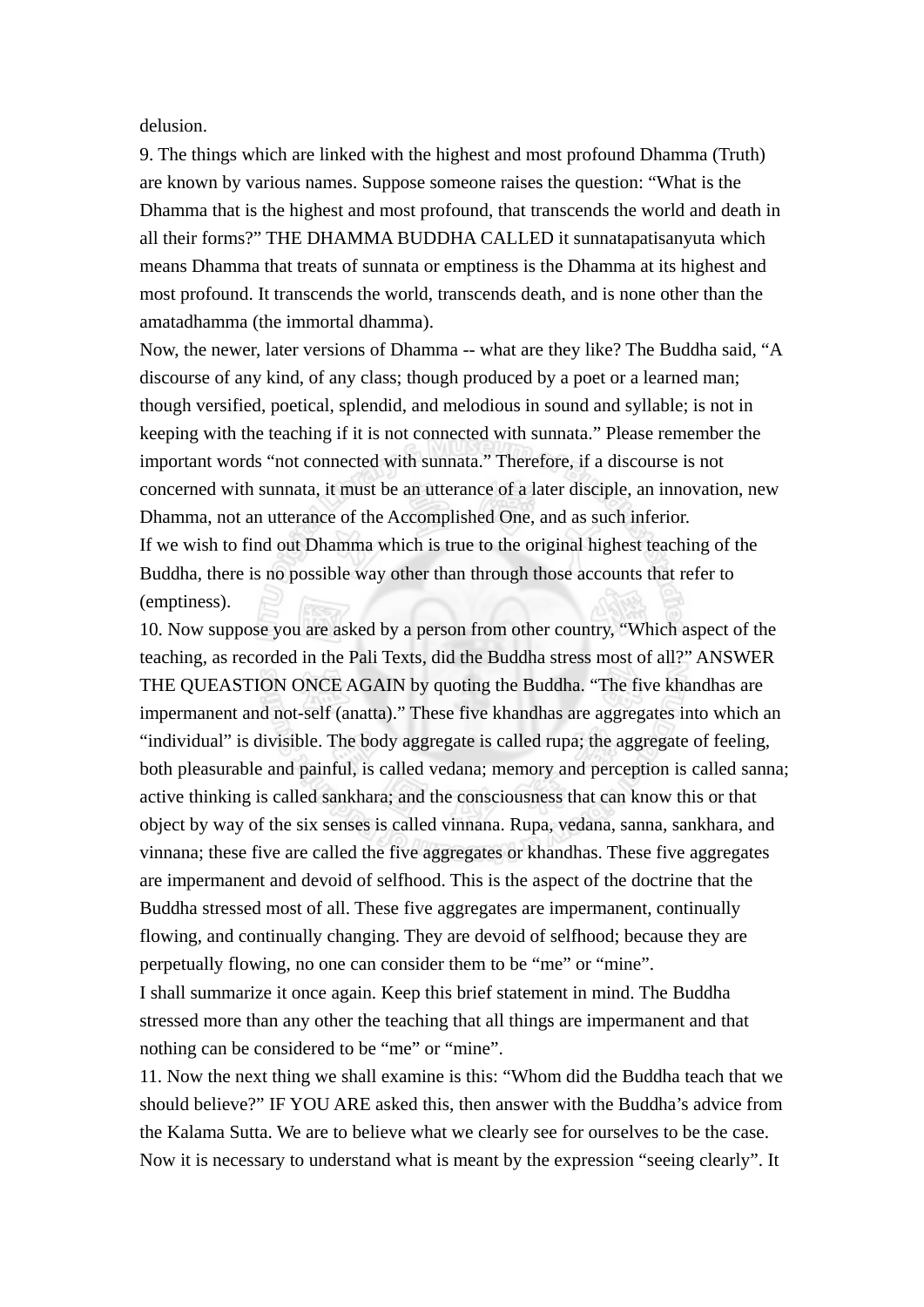means seeing clearly without needing to use reasoning, without needing to speculate, without needing to make assumptions. We should see, as clearly as we see in the case of a present physical object, that, taking this and doing this, this effect is produced. This is the meaning of "seeing clearly". There is no need to rely on reasoning or supposition. In Buddhism, we are taught not to believe anyone, not to believe anything, without having seen clearly for ourselves that the truth in question is so. We can see what is meant here from the following questions. Why are we warned not to believe the Tipitaka (the Buddhist Canon)? Not to believe a teacher? Not to believe what is reported or rumored? Not to believe what has been reasoned out? Not to believe what has been arrived at by means of logic? The principles are a help towards right understanding, because all blind credulity is foolishness. Suppose we were to open the Tipitaka and read some passage and then believe it without thinking, without testing it, without any critical examination. This would be foolish belief in the Tipitaka, which the Buddha condemned. Believing what a teacher says without having used our eyes and ears, without criticizing, and without having seen for ourselves that what he says is really so, this is what is meant here by "believing a teacher". It is the same with believing any report or rumor that happens to arise. "Believing in what has been arrived at by way of logic" means that, having learned how to reason correctly and being experienced in reasoning we come to the conclusion that a certain proposition must be logically so. But this is still not good enough; we are not to put our trust in this sort of reasoning.

But here we must be careful and take good note that this discourse does not forbid us to read the Tipitaka. Nor does it forbid us to consult a teacher, to listen to reports and rumors, or to use logical reasoning. Rather it means that although we may have read, listened, and heard, we should not simply accept what is offered in these ways unless we have first thought it over, considered it carefully, fathomed it out, examined fully, and seen clearly for ourselves that it really is so.

For instance, the Buddha taught that greed, anger, and delusion are the causes that give rise to suffering. If we ourselves are not yet acquainted with greed, anger, and delusion, then there is no way that we can believe this, there is no need to believe it, and to believe it would, in such a case, be foolish. But when we know ourselves what greed is like, what anger is like, and what delusion is like; and that whenever they arise in the mind, they produce suffering as if they were fires burning us; then we can believe on the basis of our own experience.

So what the Buddha taught in this connection appears in the Tipitaka as follows: Having read or having heard something, we must investigate until we have seen clearly the fact being taught. If still we don't see it clearly, we must fall back on reasoning and then leave it for a while. Then gradually, we shall come to believe and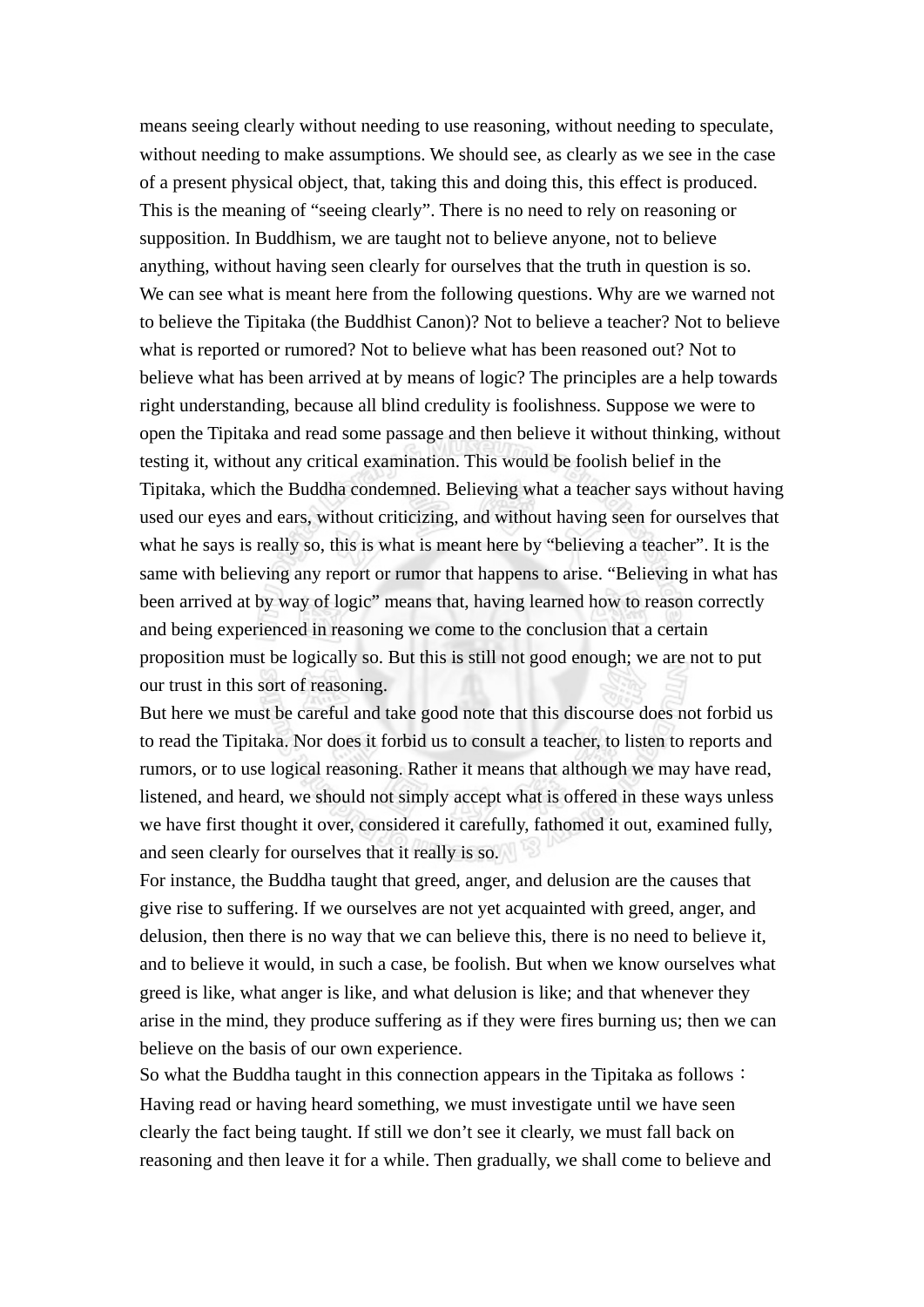see more and more clearly. So to start with, we shall believe and practice no more than we have seen clearly to be the case. This is a very popular teaching of the Buddha. If someone from other country asks you about it, do explain it properly. If you explain it wrongly, you may misrepresent the Buddha's teaching. Not believing the Tipitaka, not believing the teacher, not believing reports and rumors, not believing reasoning by way of logic -- these have a hidden meaning. We must search for it. To believe straight away is foolishness. The Buddha condemned this firmly and definitely. He told us not to believe until we have put it to the test and have come to see it clearly. Then we may believe.

To believe straight away is foolishness; to believe after having seen clearly is good sense. That is the Buddhist policy on belief: not to believe stupidly, not relying only on people, textbooks, conjecture, reasoning, or whatever the majority believes, but rather to believe what we see clearly for ourselves to be the case. This is how it is in Buddhism. We Buddhists make it our policy.

12. Next the question, "How do the minds of an ordinary lay person and a true Buddhist differ?" NOW WE SHALL look at a point which will give some idea of the difference in level between the mind of an ordinary lay person and the mind of a true Buddhist. "Ordinary lay person" means one who has never been a proper Buddhist and knows nothing of real and genuine Buddhism. An ordinary lay person is a Buddhist at most by name, only according to the records and according to the register, through having been born of parents who were Buddhists. This means he is still an ordinary lay person. Now, to be a "true Buddhist" to be an ariyan (one well advanced in practice, a noble one) a person must meet the requirement of having right understanding about the various things around him to a far higher degree than the ordinary lay person has.

The Buddha said humorously, Between the view of the ariyan and the view of ordinary lay people there is an enormous difference." Thus, in the view of the ariyans, in the ariyan discipline, singing songs is the same thing as weeping; dancing is the antics of madmen; and hearty laughing is the behaviour of immature children. The ordinary lay person sings, laughs, and enjoys himself without noticing when he is weary. In the discipline of the ariyans, singing is looked upon as being the same as weeping. If we observe a man who sings and shouts at the top of his voice, it not only looks the same as weeping, but, furthermore, it stems from the same emotional conditions as does weeping. As for dancing, this is the behaviour of madmen! If we are just a little observant, we will realize as we are getting up to dance, that we must surely be at least ten percent crazy or else we couldn't do it. But because it is universally considered something pleasant, we don't see it as the behavior of lunatics. Some people like to laugh; laughter is something enjoyable. People laugh a lot, even